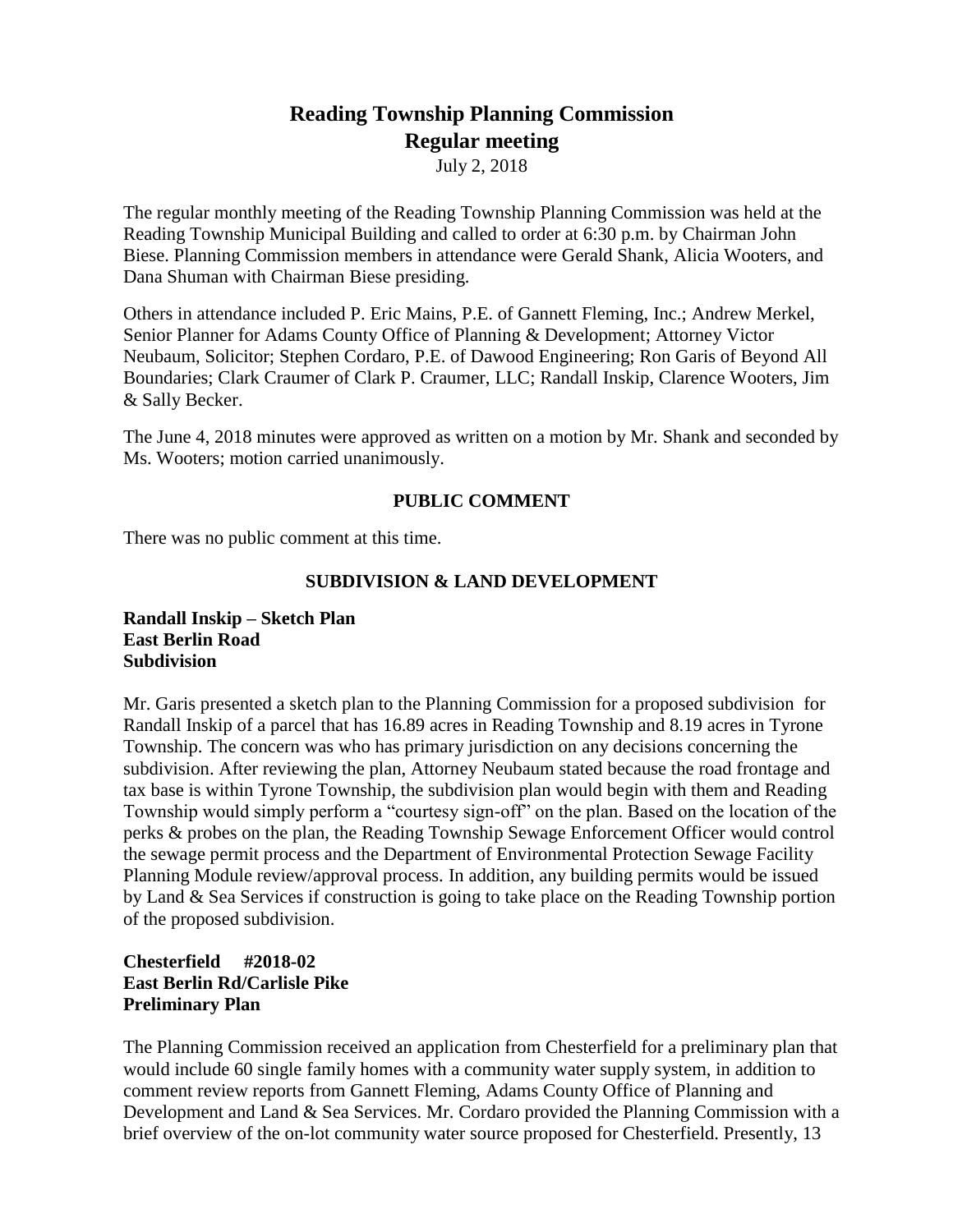well testing letters were sent to adjoining residents and about half have been received back by his office. They are still awaiting a response from the Department of Environmental Protection on the testing procedure proposed, at which time the wells scheduled to be tested will have an established base-line prior to the procedure commencing. Chairman Biese requested as part of the water quality testing, there is testing for uranium and radon.

An entire packet of information for the Chesterfield Good Hope Ventures Water Company was presented to the Planning Commission at the meeting. Due to the longevity of the documents and the technical issues being addressed, Mr. Mains suggests the Planning Commission review the documents over the next few days and email any questions or concerns to the Township Office. Those issues will be compiled into one document and submitted to Mr. Mains who will address those at the August Planning Commission meeting.

After a time of general discussion and with the understanding that all issues must be completed on the review letters; Chairman Biese, Mr. Mains and Mr. Merkel provided Mr. Cordaro with a brief review of some of the major areas of concern. Those emphasized were:

- The plan must indicate the location of the old septic system and proposed fire hydrants.
- A time-line with approximate dates be provided to the Planning Commission indicating all upcoming activities taking place on the parcel, permit process, and submission of reports to various agencies to keep the Planning Commission informed. This time-line shall also include well testing, DEP report submissions, approval letters, etc.
- A separate sheet be included listing all the details of the proposed water system structures, security, landscaping, access, etc.
- A sufficiency letter from the Department of Environmental Protection indicating the proposed changes will not impact the Sewage Facility Planning Module previously approved.
- A simple Traffic Impact Study be conducted, and the Township provided with those details in addition to a valid Highway Occupancy Permit.
- A review letter that the Reading Township Municipal Authority (RTMA) has examined the new preliminary plan and the reduction from 70 homes to 60 homes is acknowledged. In addition, RTMA to review the infrastructure of the proposed water system to ensure it conforms to Township standards.
- Review and approval of the changes to the NPDES permit by the Adams County Conservation District.
- Wetland delineation clarification concerning the permits from 2008 and 2013.
- Curbing must either be included on the plan or a modification request waiver must be submitted to the Planning Commission for consideration.
- The Planning Commission will need to discuss the feasibility of sidewalk construction along Route 94 due to the expansion of the Rutter's store and the construction of a Dollar General store impacting residents who may be walking to these and other businesses.
- Issues with Stormwater Management and easements must be addressed in a revised Home Owners Association Agreement to be reviewed and approved by Attorney Neubaum.
- The Comprehensive Plan Consistency report drafted by the Adams County Office of Planning and Development and comments on the review letter from Mr. Merkel should be considered and discussed by the Planning Commission.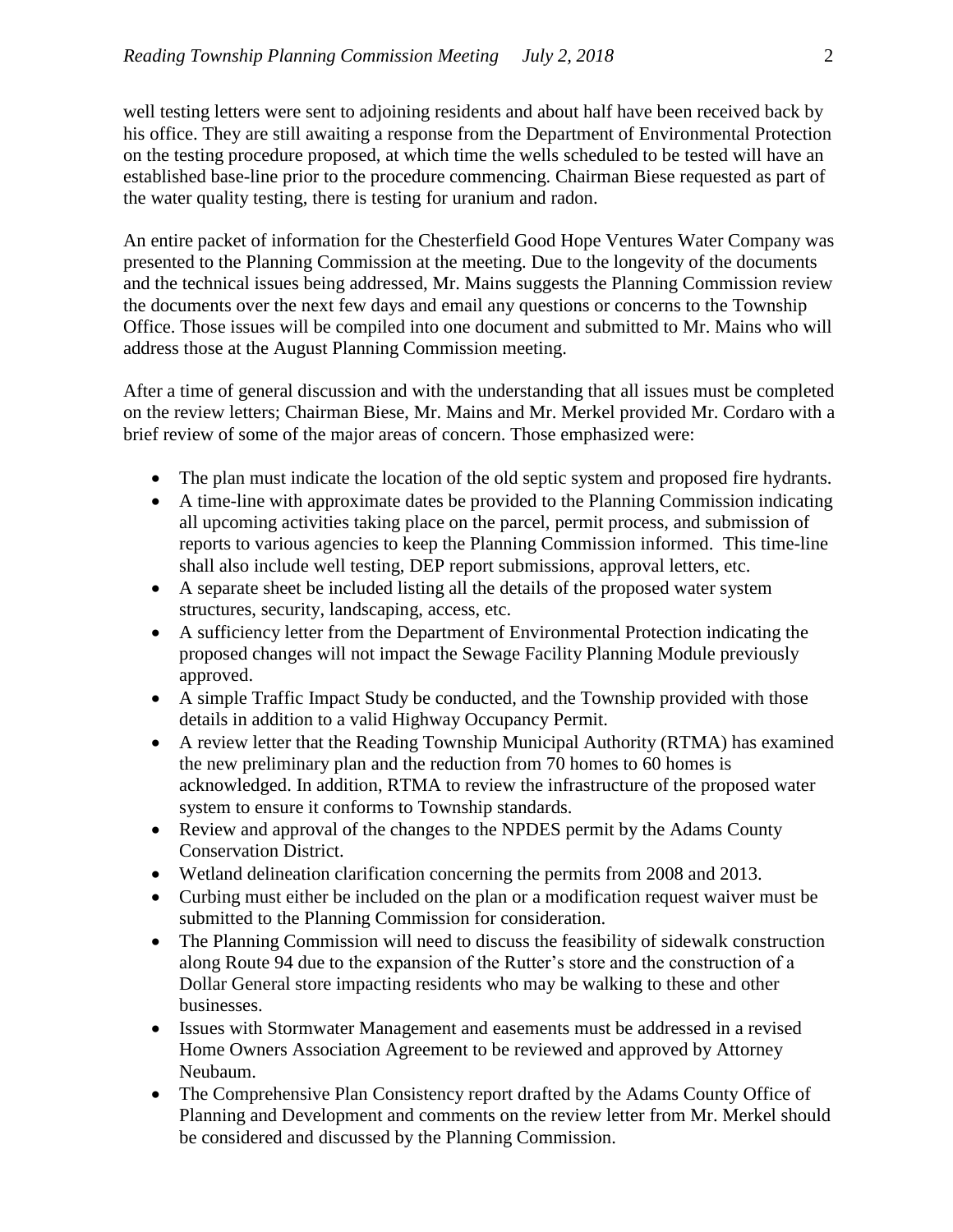- Attorney Neubaum stated that prior to this preliminary plan being recorded, any open plans will need to be rescinded and will assist the Planning Commission with those documents prior to the finalization of the preliminary plan.
- The Township received the signed Waiver of Time Limitations for Subdivision and Land Development Plans at the meeting.

Mr. Mains suggested Chesterfield remedy the numerous technical items on the current plan and a revised plan be submitted for review. After the revised plan is reviewed by Mr. Mains the Planning Commission will be able to discuss the remaining major issues.

On a motion by Mr. Shank and second by Ms. Shuman, the Planning Commission has tabled Subdivision & Land Development Plan #2018-02 pending Chesterfield revising the plan based on the comment review reports submitted by the various agencies. Motion carried unanimously.

### **Mary Mark Munday – Sketch Plan Plum Run Road Subdivision**

Mr. Craumer attended the meeting and asked if the Planning Commission could do a quick review of a sketch plan for a proposed subdivision he had with him for Mary Mark Munday. The proposal is for a 2-acre lot using a shared driveway be subdivided from the main parcel. After briefly reviewing the plan and getting input from Mr. Mains, the Planning Commission mentioned a few areas of concern:

- Using a "shared driveway" will require a legal document detailing all the requirements and be reviewed and approved by Attorney Neubaum as part of the review process.
- A sight triangle indicating sight distances according to the Reading Township driveway requirements must be listed on the plan. This is to ensure that a driveway could be constructed in the future if required.
- The chart indicating the development allotments used and remaining must be included on the plan as per the Township Ordinance Zoning section.
- All requirements listed in the Subdivision and Land Development portion of the Township Ordinance must be followed.
- It appears a small portion may be located within Tyrone Township. If so, a box for their signature must be included and signed-off by Tyrone Township prior to the plan being recorded.
- Standard process for submission must be followed and an appointment should be scheduled with the Township office.

# **ZONING HEARING**

# **Nicole Shaffer #2018-02Z Special Exception**

The Planning Commission received a copy of the application to the Zoning Hearing Board from Ms. Shaffer requesting a Special Exception for a home occupation in her home for a salon with no additional employees. The Planning Commission has no objections to the proposal.